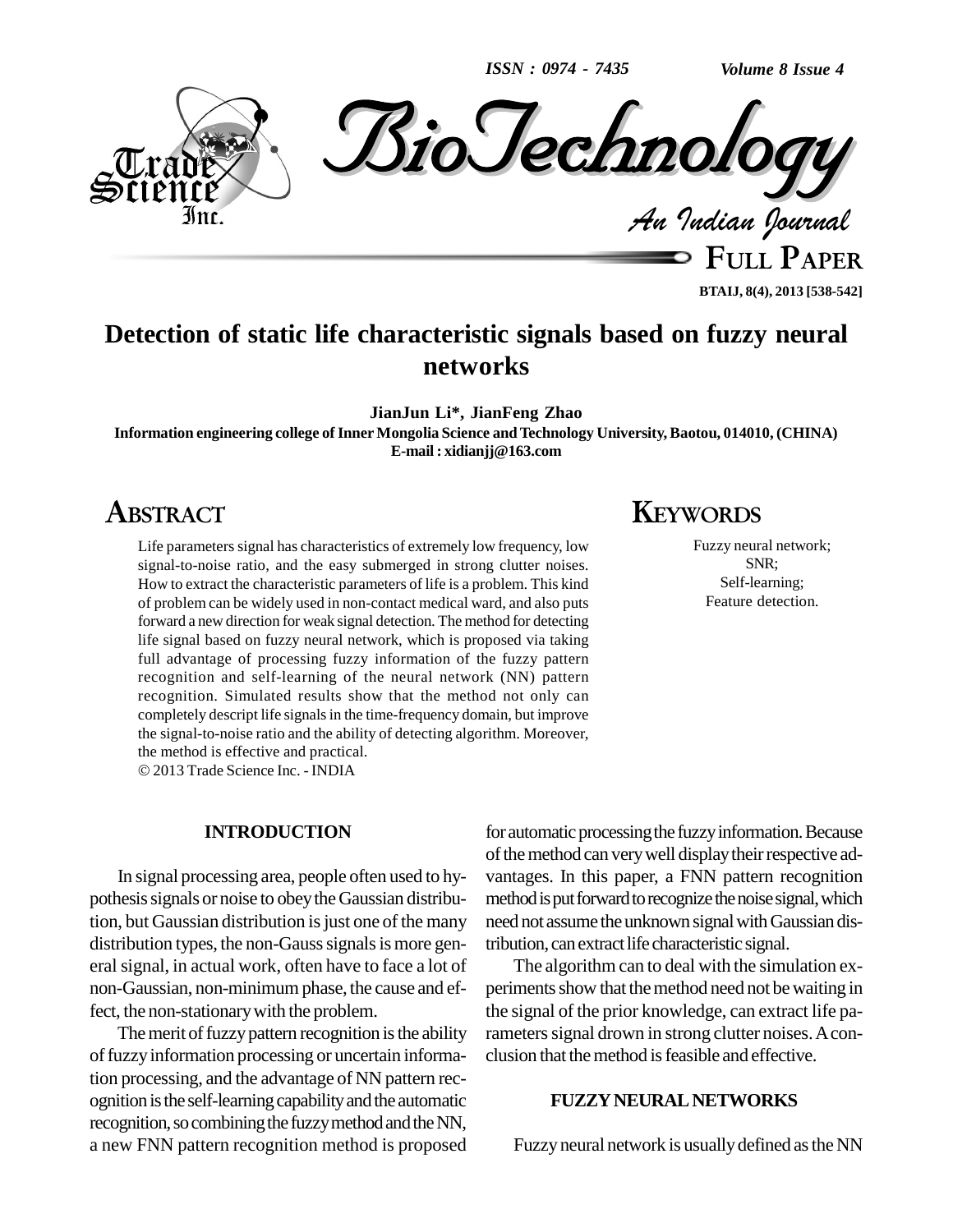which introduce the fuzziness concepts and fuzzy reasoning, or the fuzzy system based on NN. The former introduce fuzzy element to NN, and it improves the ability and flexibility. There are two forms: fuzzy operator is introduced into the NN and the function of NN is further increased by fuzzy logic. The latter realize fuzzy system by the connection structure of NN; meanwhile according to self-studyabilityofNN, itwill be used for the parametric learning of fuzzy system.

This paper adopts a FNN method: it expresses the fuzzy system by the connection structure of NN, meanwhile realize the parameter optimization of the fuzzy system rules by the self-learning function of NN.As mentioned above the NN is not a black-box, that all nodes and parameters of the NN have certain significance, that is to say that it has a correspondence with the membership function or reasoning process of fuzzy system. As shown in Figure 1.



**Figure 1 :** The type of structure equivalence

An approach to construct structure equivalence NN based on fuzzysystem.

Let the fuzzy system with n input and one output, Let the fuzzy system with n input and one output, <br>whose input variables are  $(x_i, i = 1, 2, \dots, n)$  and output variable is y. Then fuzzy sets can be expressed as:<br> $x_i : x_{i1}, x_{i2}, ..., x_{in} \quad i = 1, 2, ..., n$ 

$$
x_i : x_{i1}, x_{i2}, ..., x_{in} \quad i = 1, 2, ..., n
$$
  
\n
$$
y : y_1, y_2, ..., y_{n_y}
$$
  
\nFuzzy rule is defined as:  
\n
$$
x_1 \in A_1^j, x_2 \in A_2^j, ..., x_n \in A_n^j,
$$
  
\n(1)

$$
x_1 \in A_1^j, x_2 \in A_2^j, \dots, x_n \in A_n^j,
$$
  
\n
$$
y \in B^j, j = 1, 2, \dots, R,
$$
  
\nWhere  $A_1^j, A_2^j, \dots, A_n^j$  and  $B^j$  are fuzzy sets, and  
\n
$$
A_i^j \in \{x_{i1}, x_{i2}, \dots, x_{in}\}, i = 1, 2, \dots, n; j = 1, 2, \dots, R
$$
  
\n
$$
B^j \in \{y_1, y_2, \dots, y_{n_y}\}
$$
  
\n(3)

Generally, we may choose the trapezium mem bership function as  $\mathbf{B}^j$ , in other words, the value of the function is a constant in certain range. So based on the above description, the fuzzy rule may be defined as: d as:<br>  $x_1 \in A_1^j, x_2 \in A_2^j, \dots, x_n \in A_n^j$ ,

If 
$$
x_1 \in A_1^j, x_2 \in A_2^j, \dots, x_n \in A_n^j
$$
,  
\n $y \in y^j, j = 1, 2, \dots, R$ , (4)  
\nWhere  $y^j \in \{y_1, y_2, \dots, y_{n_y}\}$  and  $y_i$  is a constant.

*j*

The output value of the fuzzy system will be computed by the formulas as follows:

The output value of the fuzzy system with be computed by the formulas as follows:  
\n
$$
y = \frac{\sum_{j=1}^{R} \mu_j y^j}{\sum_{j=1}^{R} \mu_j}
$$
\n(5)  
\nWhere  $\mu_j = \mu_{A_i^j}(x_1) \mu_{A_2^j}(x_2) \cdots \mu_{A_n^j}(x_n)$  (6)

Based on the above description about the fuzzy system, we can describe the feedforward NN by Figure 2.





(D) will compute the value of the numerator and de-<br>nominator by (2-5). It will realize the defuzzification of Thus we may turn a fuzzy system into a NN. The NN is composed of five layers  $((A)-(E))$ , which the  $(A)$  is input of layer, the  $(E)$  is output of layer. The  $(B)$  is corresponding to the fuzzy sets of the fuzzy system conditions, whose outputs are the corresponding membership degrees of the input variables. The  $(C)$  may realize the function of the fuzzy sets operators, whose output value is applicable extent of everyrule with (2-6). The (D) will compute the value of the numerator and de function along with  $(E)$ .

The nodes in the network different form the usual *Increases in the hetwork direct from the usual*<br>
neurons, which  $x_{ij}$  may be a usual neuron or a small<br>
network that is formed with more than one neuron. The<br>
node of  $\prod_{j}$  is a multiplier, whose output value is the<br> neurons, which  $x_{ij}$  may be a usual neuron or a small network that is formed with more than one neuron. The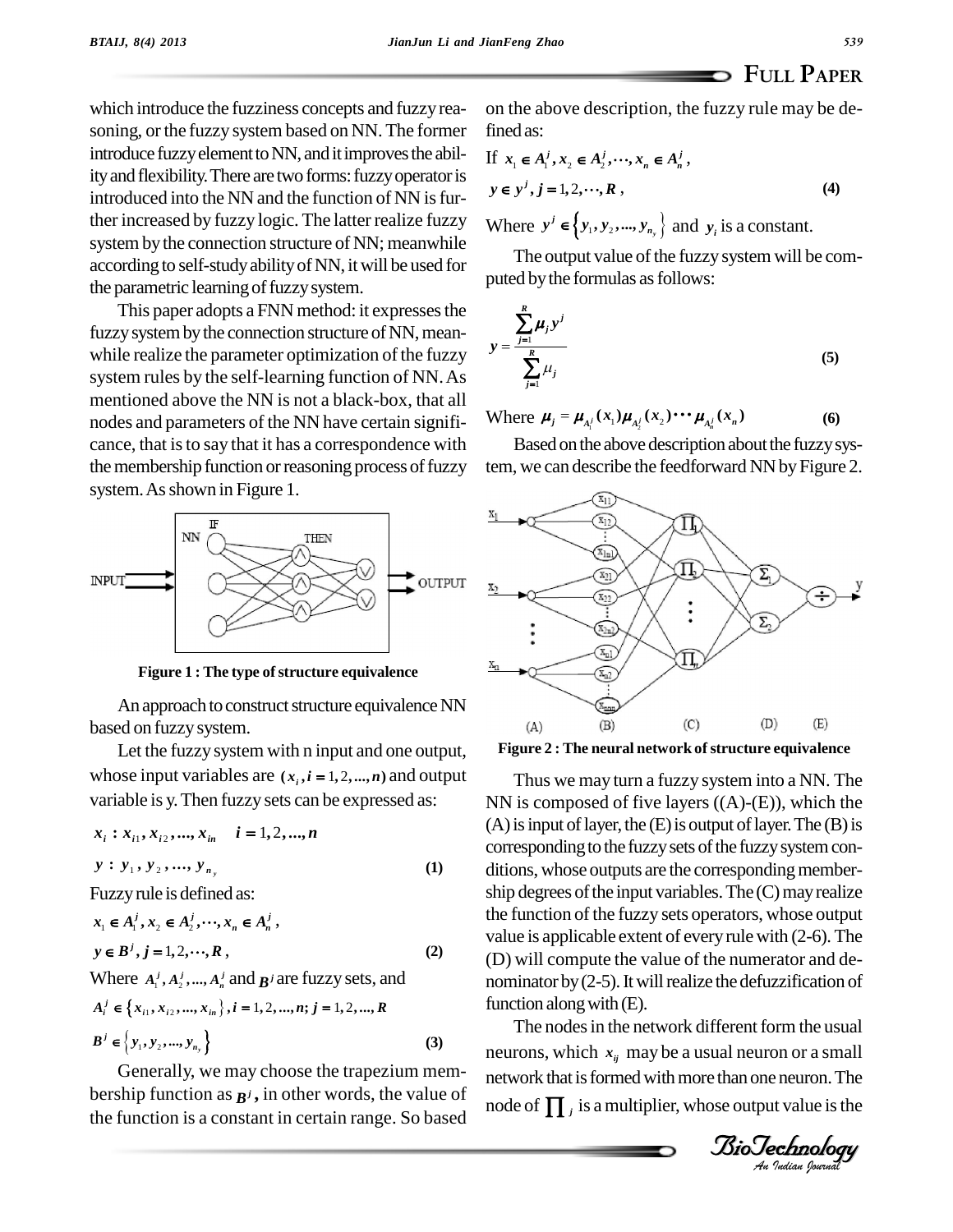# **FULL PAPER**

product of all inputs, and the node of  $\div$  is a division, whose output value is the quotient of two input quantities.

# **FEATURE DETECTIONALGORITHM BASED ON FNN**

The realization of pattern recognition of static characteristic of life signal can be divided into the following steps:

- Step1. Determine the characteristic vector for pattern<br>and  $(\mu_{4,1}, \mu_{4,2}, \cdots, \mu_{4,1})$ . recognition.
- Step2. Determine the quantification levels for recognition.
- Step3. Establish the fuzzy rules.
- Step4. Establish fuzzy inference rules.
- Step5. Determine the applicable extent of fuzzy infer ence rules.
- Step6. Based on the formula (5) calculate the output result:

In this paper, the FNN pattern recognition system (as shown in Figure 3) contains two fuzzy system, whose fuzzyrules:



Figure 3 **:** The fuzzy system based on neural network

*An*tic vector. The degree of characteristic vector is 1) The inputs of first fuzzy system are four eigenvector, and the output is the degree of life characterisrecognized by four eigenvector as a whole in the fuzzy system. The output result of  $NN_{mf}$  is appli-<br>cable extent of fuzzy rule  $(\mu_1, \mu_2, \dots, \mu_{11})$ .

*Cable extent of fuzzy rule*  $(\mu_1, \mu_2, \dots, \mu_n)$ .<br>*<i>Journal An Indian Journal* 

2) Every eigenvector as the input of second fuzzy system recognize the degree of life characteristic vector.

The aim of the fuzzy system is to study exact degree of the life characteristic vector recognition as the basis of weight value adjustment. The output results of  $NN_1, NN_2, NN_3$  and  $NN_4$  are applicable extent of fuzzy rule of every eigenvector, which is<br>  $(\mu_{1,1}, \mu_{1,2}, \dots, \mu_{1,1}), (\mu_{2,1}, \mu_{2,2}, \dots, \mu_{2,1}), (\mu_{3,1}, \mu_{3,2}, \dots, \mu_{3,1})$  $(\mu_{1,1}, \mu_{1,2}, \cdots, \mu_{1,11}), (\mu_{2,1}, \mu_{2,2}, \cdots, \mu_{2,11}), (\mu_{3,1}, \mu_{3,2}, \cdots, \mu_{3,11})$ <br>and  $(\mu_{4,1}, \mu_{4,2}, \cdots, \mu_{4,11}).$ <br>Based on BP networks in the five FNN systems,

the inputs are different neuron, the numbers of the hidden layer and the neuron of hidden layer may be adaptively tuned.As mentioned above the applicable extent of fuzzy rule is actually the corresponding membership degrees of every life characteristic vector de gree which y  $(y_1 = 1, y_2 = 0.9, \dots, y_{11} = 0)$  is the life characteristic vector degree level.

The recognition result of life characteristic vector degree is calculated through the formulas(5).The con crete calculation method is:

- 1) By four eigenvector as a whole, we can calculate the characteristic vector degree  $(Y_0)$  using output of  $NN_{mf}$  and the characteristic vector degree levels<br>  $(y_1 = 1, y_2 = 0.9, \dots, y_{11} = 0)$ .
- 2) Calculate the characteristic vector degree by the output results of four BP NN (*NN*<sub>1</sub>0*NN*<sub>2</sub>0*NN*<sub>3</sub> and  $NN<sub>4</sub>$ ), then adjust the weight values (a1, a2, a3 and a4), and obtain the characteristic vector degree  $(Y_1)$ by recognizing every eigenvector.
- 3) By doing multiplication for the output results of the four BP NN  $(NN_1^0 N_2^0 N_3^0)$  and  $NN_4$ ), we can By doing multiplication for the output results of the<br>four BP NN  $(NN_10NN_20NN_3$  and  $NN_4$ ), we can<br>obtain the union of the fuzzy rule's applicable extent, then calculate the characteristic vector degree  $(Y_2)$ .<br>4) In order to obtain the output (Y) of the FNN pattern
- recognition system, we should consider the important degree of three recognition results to adjust the weight values (b1, b2 and b3), then calculate the result  $(Y_3)$  of characteristic vector degree recognition.

## **ALGORITHM SIMULATION ANDANALYSIS**

In the paper the two process simulation is tested. The first, we do pretreatment and mathematical model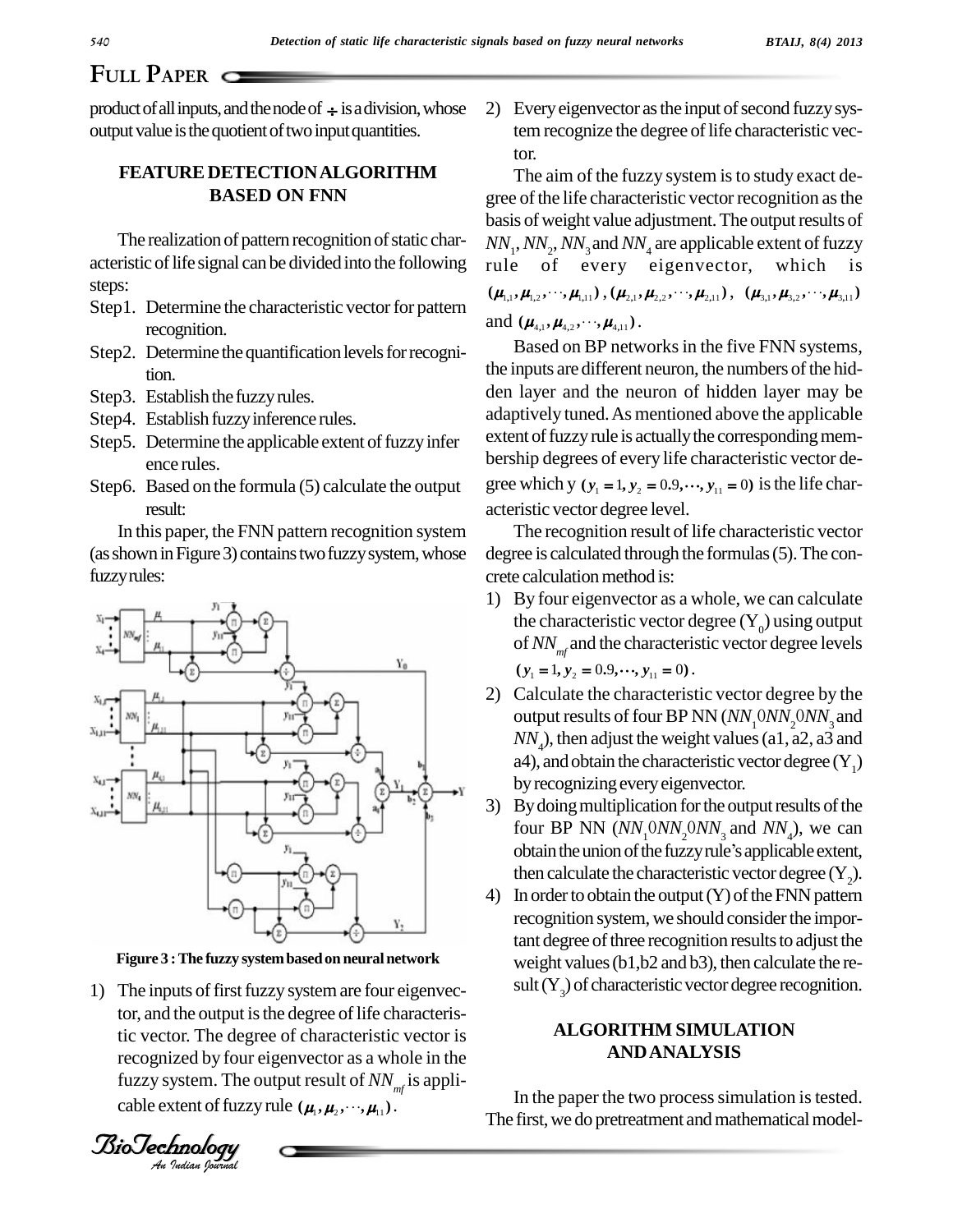ing of vital signs by life radar detected. The second, the signal through parallel filter bank and the higher order statistics detection system for processing.

### **Signal modeling and analysis**

The basic task of the moving object detection is to distinguish and restrain fixed clutter and detection tar get echo according to the difference spectrumoftarget of echo and clutter in the frequency domain and time domain.By establishing the reasonable signal model, make clear target signal and noise of the spectrum characteristics, so that, they can better detection.

Echo signal also include clutter and the objective existence of the signal noise and so on, on the analysis of energy of these signals in the time domain and frequency domain, Radar echo signal include two kinds of  $X10^6$ quencydomain,Radar echo signalinclude two kinds of clutter and a fixed object moving objects clutter, in cluding surface features, the sea, and the human impact and cloud interference, etc.

Analysis of clutter and noise data acquisition of ra- $\frac{0}{80}$ dar exploration 40 cm thick across the wall through launched of electromagnetic wave. Do histogram to clutter signal, Figure 2 is a sampling clutter signal histogram. Figure 3 is Clutter spectrum diagram.



**Figure 4 : Real clutter the histogram**





### **FNN algorithm**

Time domain and frequency pretreatment analysis

is done to the sampling signal, we can gain signal containing the high frequency noise and clutter interference based on frequency analysis. The Figure 6 is the life signal time domain analysis. ThguFiu re 7 is the life signal frequency domain analysis, among them the fre quency -50 Hz and frequency 50 Hz place for a strong bumps clutter signal.



**Figure 6 : The life signal time domain figure**



**Figure** 7 : The life signal frequency figure

In order to validate the FNN algorithm is effective. The following is a sampling rate for 1000 Hz, sampling points for 8000 point of life parameters signal data after parallel filter bank and the higher order statistics system simulation diagram:

Figure 6 about life parameters signal sampling data graphics, can see the signal completely submerged in strong clutter background. Figure 8 and Figure 9 is through FNN system of time domain and frequency domain graph, we can clearly see the algorithm can ef-





*Indian Journal*